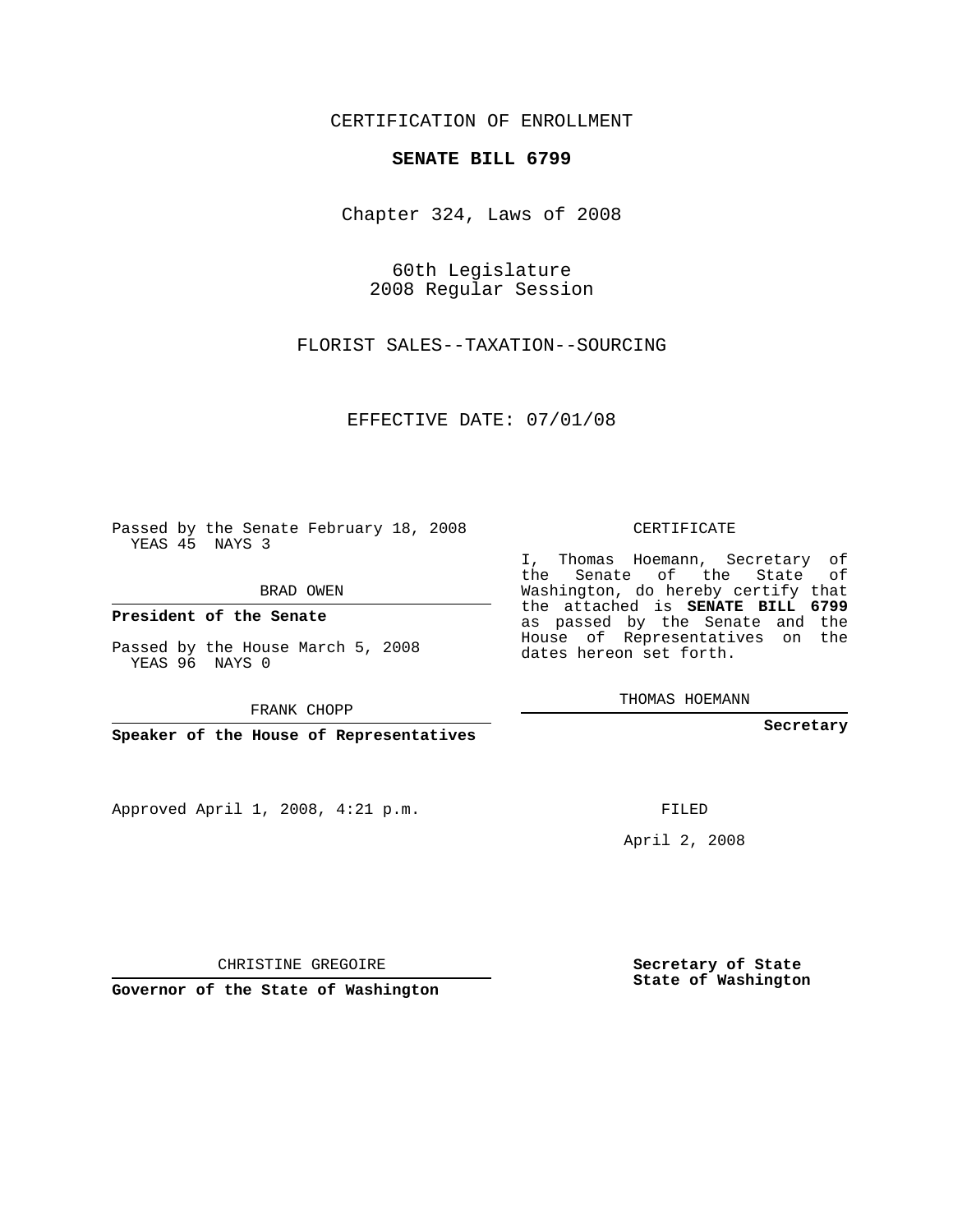## **SENATE BILL 6799** \_\_\_\_\_\_\_\_\_\_\_\_\_\_\_\_\_\_\_\_\_\_\_\_\_\_\_\_\_\_\_\_\_\_\_\_\_\_\_\_\_\_\_\_\_

\_\_\_\_\_\_\_\_\_\_\_\_\_\_\_\_\_\_\_\_\_\_\_\_\_\_\_\_\_\_\_\_\_\_\_\_\_\_\_\_\_\_\_\_\_

Passed Legislature - 2008 Regular Session

**State of Washington 60th Legislature 2008 Regular Session By** Senators Regala, Prentice, and Fraser; by request of Department of

Revenue

Read first time 01/24/08. Referred to Committee on Ways & Means.

 AN ACT Relating to the sourcing, for sales and use tax purposes, of sales of tangible personal property by florists; amending RCW 82.32.730; and providing an effective date.

BE IT ENACTED BY THE LEGISLATURE OF THE STATE OF WASHINGTON:

 **Sec. 1.** RCW 82.32.730 and 2007 c 6 s 501 are each amended to read as follows:

 (1) Except as provided in subsections (5) through (7) of this section, for purposes of collecting or paying sales or use taxes to the appropriate jurisdictions, all sales at retail shall be sourced in accordance with this subsection and subsections (2) through (4) of this section.

 (a) When tangible personal property, an extended warranty, or a service defined as a retail sale under RCW 82.04.050 is received by the purchaser at a business location of the seller, the sale is sourced to that business location.

 (b) When the tangible personal property, extended warranty, or a service defined as a retail sale under RCW 82.04.050 is not received by the purchaser at a business location of the seller, the sale is sourced to the location where receipt by the purchaser or the purchaser's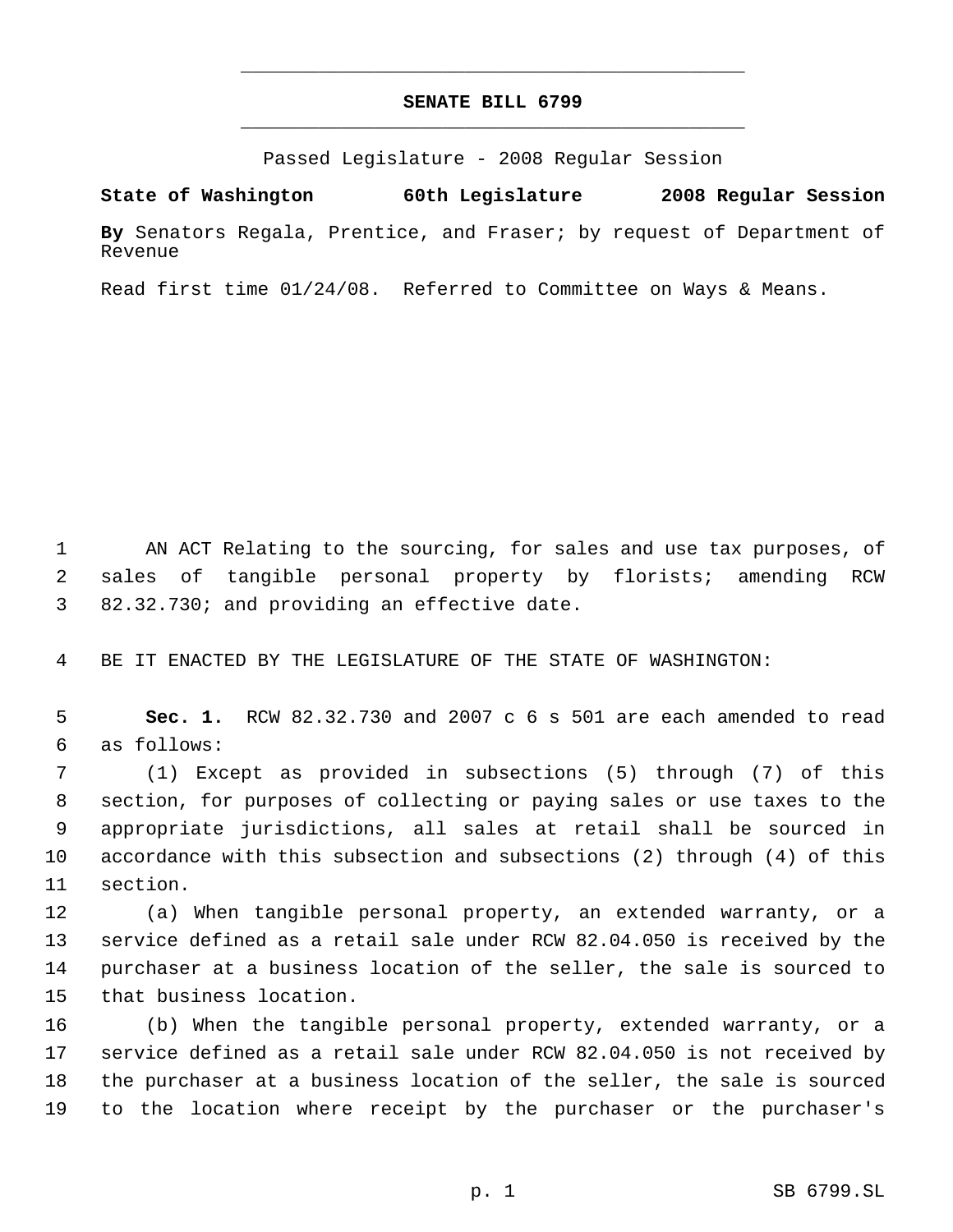donee, designated as such by the purchaser, occurs, including the location indicated by instructions for delivery to the purchaser or donee, known to the seller.

 4 (c) When (a) and (b) of this subsection do not apply, the sale is sourced to the location indicated by an address for the purchaser that is available from the business records of the seller that are maintained in the ordinary course of the seller's business when use of this address does not constitute bad faith.

 (d) When (a), (b), and (c) of this subsection do not apply, the sale is sourced to the location indicated by an address for the purchaser obtained during the consummation of the sale, including the address of a purchaser's payment instrument, if no other address is available, when use of this address does not constitute bad faith.

 (e) When (a), (b), (c), or (d) of this subsection do not apply, including the circumstance where the seller is without sufficient information to apply those provisions, then the location shall be determined by the address from which tangible personal property was shipped, from which the digital good or the computer software delivered electronically was first available for transmission by the seller, or from which the extended warranty or service defined as a retail sale under RCW 82.04.050 was provided, disregarding for these purposes any location that merely provided the digital transfer of the product sold.

 (2) The lease or rental of tangible personal property, other than property identified in subsection (3) or (4) of this section, shall be sourced as provided in this subsection.

 (a) For a lease or rental that requires recurring periodic payments, the first periodic payment is sourced the same as a retail sale in accordance with subsection (1) of this section. Periodic payments made subsequent to the first payment are sourced to the primary property location for each period covered by the payment. The primary property location shall be as indicated by an address for the property provided by the lessee that is available to the lessor from its records maintained in the ordinary course of business, when use of this address does not constitute bad faith. The property location is not altered by intermittent use at different locations, such as use of business property that accompanies employees on business trips and service calls.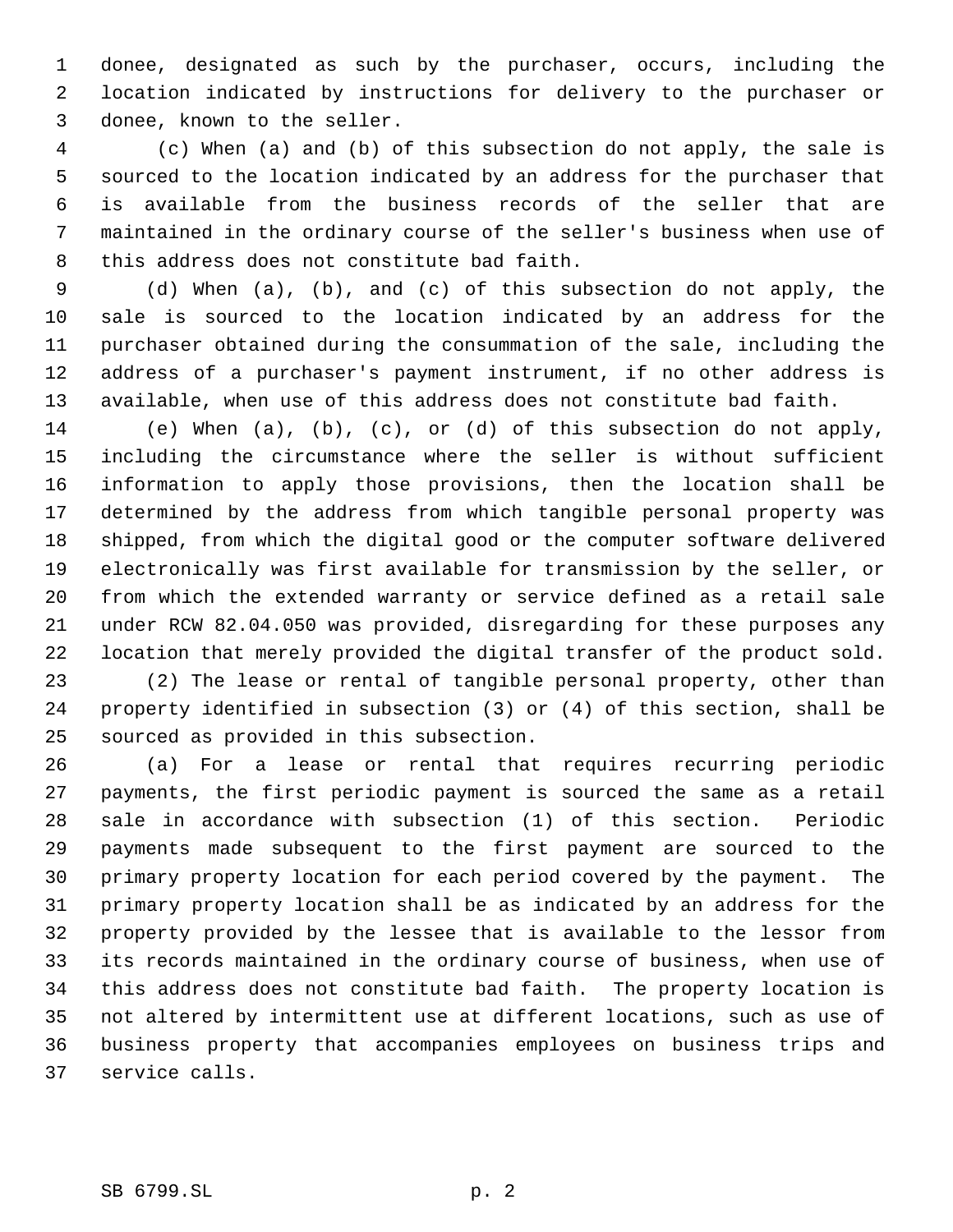(b) For a lease or rental that does not require recurring periodic payments, the payment is sourced the same as a retail sale in accordance with subsection (1) of this section.

 4 (c) This subsection (2) does not affect the imposition or computation of sales or use tax on leases or rentals based on a lump sum or accelerated basis, or on the acquisition of property for lease.

 (3) The lease or rental of motor vehicles, trailers, semitrailers, or aircraft that do not qualify as transportation equipment shall be sourced as provided in this subsection.

 (a) For a lease or rental that requires recurring periodic payments, each periodic payment is sourced to the primary property location. The primary property location is as indicated by an address for the property provided by the lessee that is available to the lessor from its records maintained in the ordinary course of business, when use of this address does not constitute bad faith. This location is not altered by intermittent use at different locations.

 (b) For a lease or rental that does not require recurring periodic payments, the payment is sourced the same as a retail sale in accordance with subsection (1) of this section.

 (c) This subsection does not affect the imposition or computation of sales or use tax on leases or rentals based on a lump sum or accelerated basis, or on the acquisition of property for lease.

 (4) The retail sale, including lease or rental, of transportation equipment shall be sourced the same as a retail sale in accordance with subsection (1) of this section.

 (5)(a) A purchaser of direct mail that is not a holder of a direct pay permit shall provide to the seller in conjunction with the purchase either a direct mail form or information that shows the jurisdictions to which the direct mail is delivered to recipients.

 (i) Upon receipt of the direct mail form, the seller is relieved of all obligations to collect, pay, or remit the applicable tax and the purchaser is obligated to pay or remit the applicable tax on a direct pay basis. A direct mail form shall remain in effect for all future sales of direct mail by the seller to the purchaser until it is revoked in writing.

 (ii) Upon receipt of information from the purchaser showing the jurisdictions to which the direct mail is delivered to recipients, the seller shall collect the tax according to the delivery information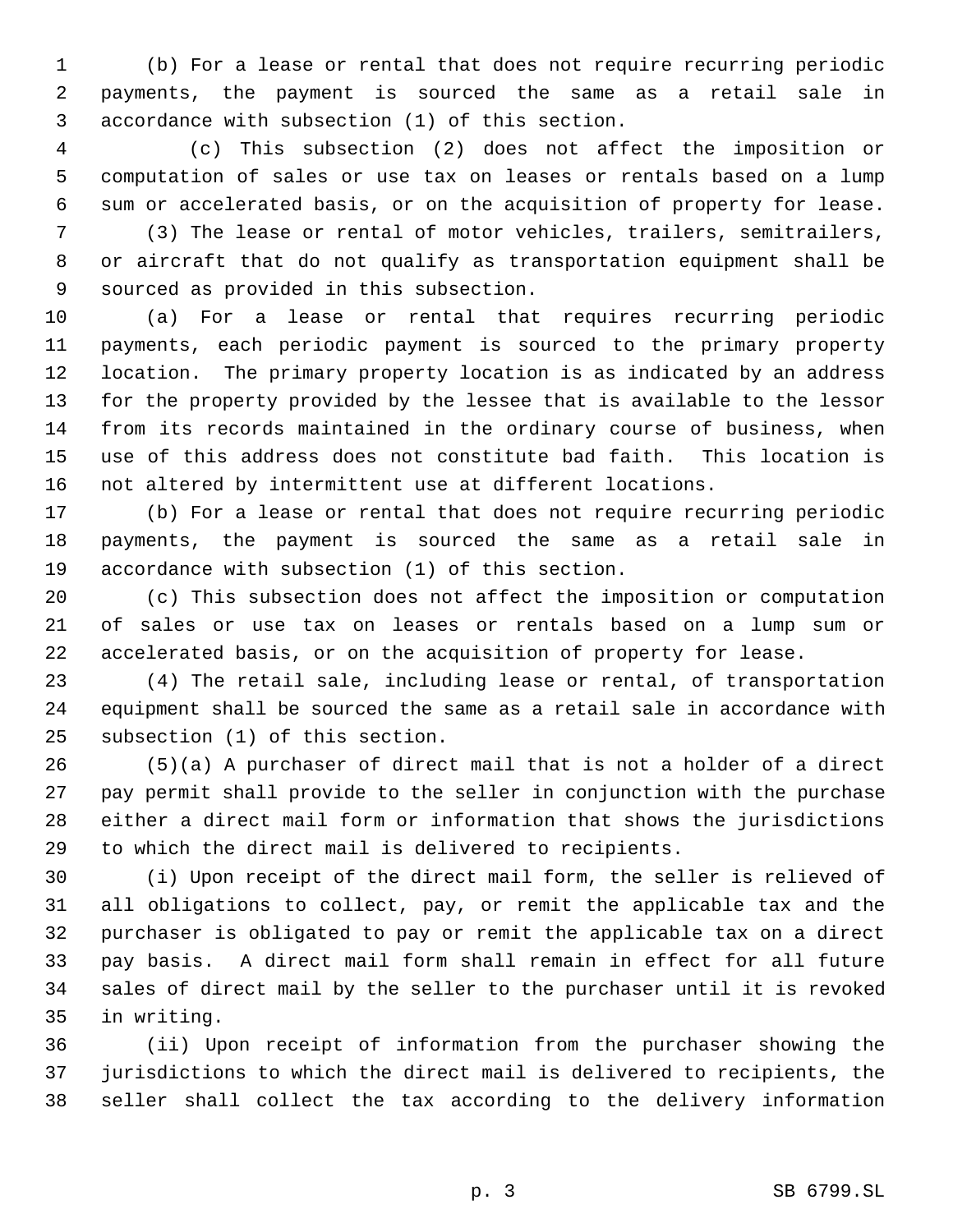provided by the purchaser. In the absence of bad faith, the seller is relieved of any further obligation to collect tax on any transaction where the seller has collected tax pursuant to the delivery information provided by the purchaser.

 (b) If the purchaser of direct mail does not have a direct pay permit and does not provide the seller with either a direct mail form or delivery information as required by (a) of this subsection, the seller shall collect the tax according to subsection (1)(e) of this section. This subsection does not limit a purchaser's obligation for sales or use tax to any state to which the direct mail is delivered.

 (c) If a purchaser of direct mail provides the seller with documentation of direct pay authority, the purchaser is not required to provide a direct mail form or delivery information to the seller.

 (6) The following are sourced to the location at or from which delivery is made to the consumer:

(a) A retail sale of watercraft;

 (b) A retail sale of a modular home, manufactured home, or mobile 18 home;  $((and))$ 

 (c) A retail sale, excluding the lease and rental, of a motor vehicle, trailer, semitrailer, or aircraft, that do not qualify as 21 transportation equipment; and

22 (d) Florist sales. In the case of a sale in which one florist takes an order from a customer and then communicates that order to another florist who delivers the items purchased to the place 25 designated by the customer, the location at or from which the delivery is made to the consumer is deemed to be the location of the florist 27 originally taking the order.

 (7) A retail sale of the providing of telecommunications services or ancillary services, as those terms are defined in RCW 82.04.065, shall be sourced in accordance with RCW 82.32.520.

 (8) The definitions in this subsection apply throughout this section.

 (a) "Delivered electronically" means delivered to the purchaser by means other than tangible storage media.

 (b) "Direct mail" means printed material delivered or distributed by United States mail or other delivery service to a mass audience or to addressees on a mailing list provided by the purchaser or at the direction of the purchaser when the cost of the items are not billed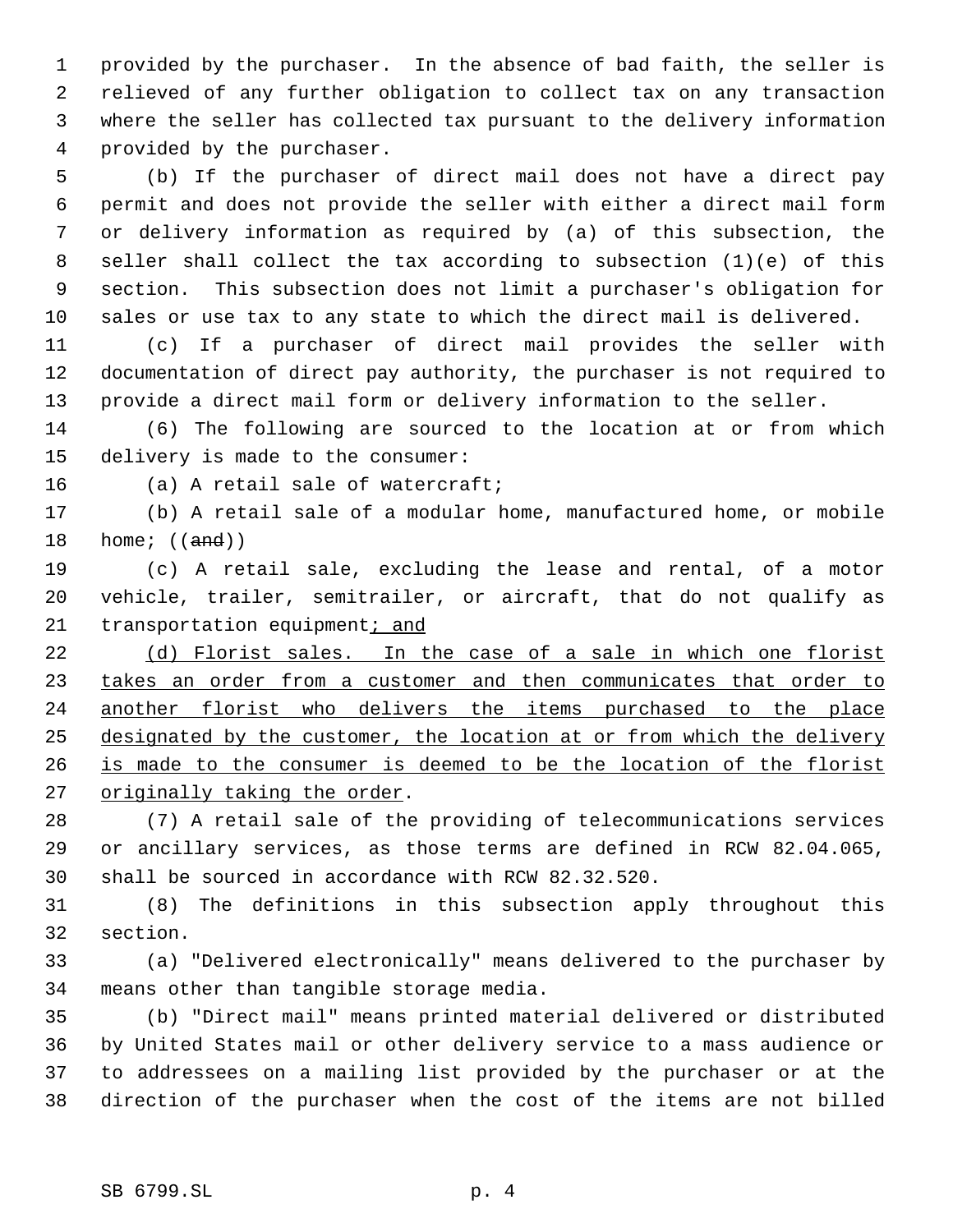directly to the recipients. "Direct mail" includes tangible personal property supplied directly or indirectly by the purchaser to the direct mail seller for inclusion in the package containing the printed material. "Direct mail" does not include multiple items of printed material delivered to a single address.

 (c) "Florist sales" means the retail sale of tangible personal 7 property by a florist. For purposes of this subsection (8)(c), "florist" means a person whose primary business activity is the retail 9 sale of fresh cut flowers, potted ornamental plants, floral arrangements, floral bouquets, wreaths, or any similar products, used 11 for decorative and not landscaping purposes.

 (d) "Receive" and "receipt" mean taking possession of tangible personal property, making first use of services, or taking possession or making first use of digital goods, whichever comes first. "Receive" and "receipt" do not include possession by a shipping company on behalf of the purchaser.

17  $((\{d\}))(e)$  "Transportation equipment" means:

 (i) Locomotives and railcars that are used for the carriage of persons or property in interstate commerce;

 (ii) Trucks and truck tractors with a gross vehicle weight rating of ten thousand one pounds or greater, trailers, semitrailers, or passenger buses that are:

(A) Registered through the international registration plan; and

 (B) Operated under authority of a carrier authorized and certificated by the United States department of transportation or another federal authority to engage in the carriage of persons or property in interstate commerce;

 (iii) Aircraft that are operated by air carriers authorized and certificated by the United States department of transportation or another federal or foreign authority to engage in the carriage of persons or property in interstate or foreign commerce; or

 (iv) Containers designed for use on and component parts attached or 33 secured on the items described in  $((\{d\}))(\{e\})(i)$  through (iii) of this subsection.

 (9) In those instances where there is no obligation on the part of a seller to collect or remit this state's sales or use tax, the use of tangible personal property or of a service, subject to use tax, is